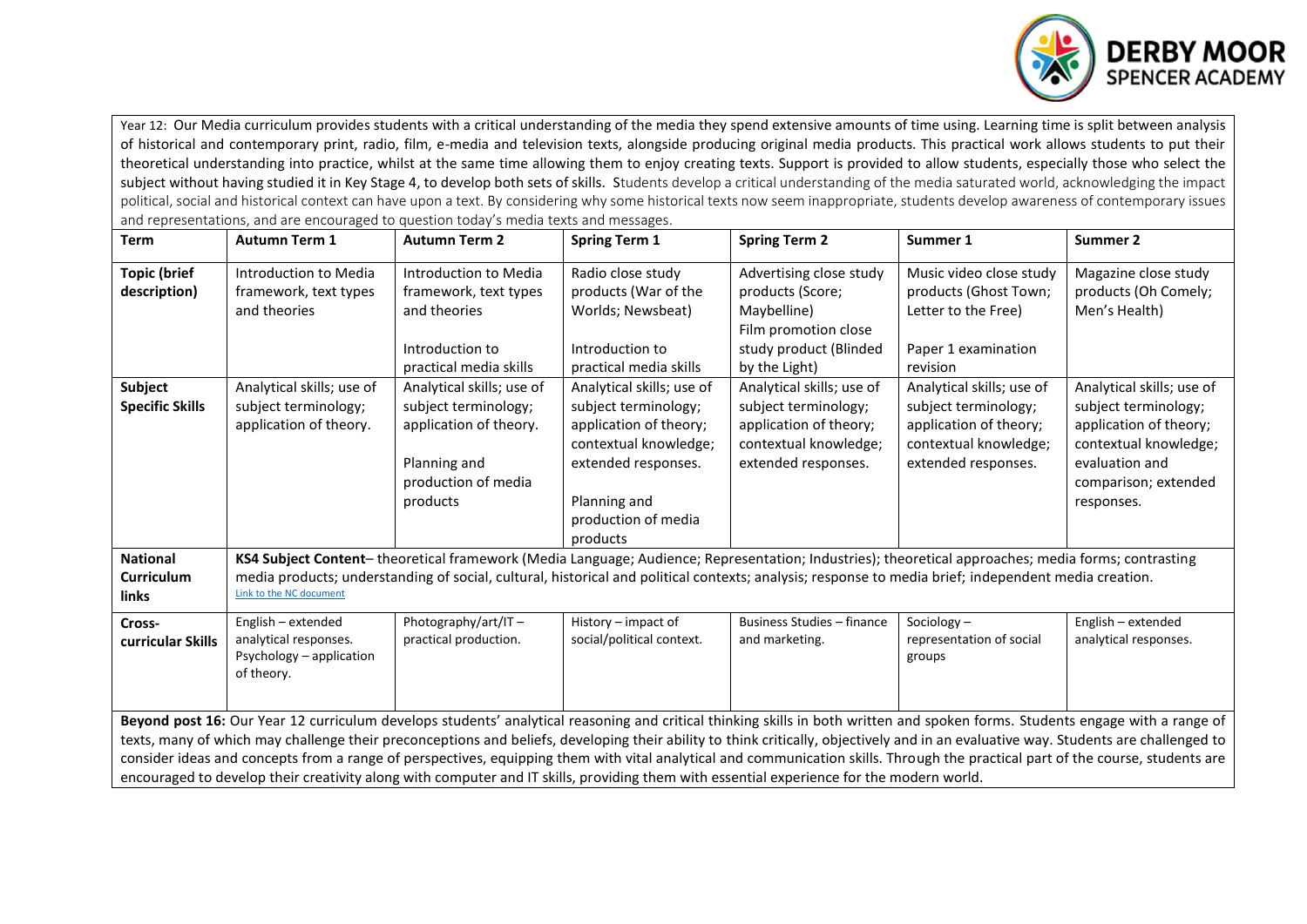

Year 13: Our Media curriculum provides students with a critical understanding of the media they spend extensive amounts of time using. Learning time is split between analysis of historical and contemporary print, radio, film, e-media and television texts, alongside producing original media products. This practical work allows students to put their theoretical understanding into practice, whilst at the same time allowing them to enjoy creating texts. Support is provided to allow students, especially those who select the subject without having studied it in Key Stage 4, to develop both sets of skills. Students develop a critical understanding of the media saturated world, acknowledging the impact political, social and historical context can have upon a text. By considering why some historical texts now seem inappropriate, students develop awareness of contemporary issues and representations, and are encouraged to question today's media texts and messages.

| <b>Term</b>                                                                                                                                                                         | <b>Autumn Term 1</b>        | <b>Autumn Term 2</b>                                                                                                                                 | <b>Spring Term 1</b>        | <b>Spring Term 2</b>        | Summer 1                    | Summer 2                  |  |  |  |  |
|-------------------------------------------------------------------------------------------------------------------------------------------------------------------------------------|-----------------------------|------------------------------------------------------------------------------------------------------------------------------------------------------|-----------------------------|-----------------------------|-----------------------------|---------------------------|--|--|--|--|
| <b>Topic (brief</b>                                                                                                                                                                 | Newspaper close study       | Television close study                                                                                                                               | Gaming close study          | Revision of close study     | Revision of close study     | Examinations              |  |  |  |  |
| description)                                                                                                                                                                        | products (i; Daily Mail)    | products (Missing;                                                                                                                                   | products (Metroid;          | products and                | products and                |                           |  |  |  |  |
|                                                                                                                                                                                     |                             | Witnesses)                                                                                                                                           | Tomb Raider; Sims Free      | examination                 | examination                 |                           |  |  |  |  |
|                                                                                                                                                                                     | On-line participatory       |                                                                                                                                                      | Play)                       | preparation                 | preparation                 |                           |  |  |  |  |
|                                                                                                                                                                                     | close study products        |                                                                                                                                                      |                             |                             |                             |                           |  |  |  |  |
|                                                                                                                                                                                     | (Teen Vogue; The            | NEA practical                                                                                                                                        | <b>NEA</b> practical        | <b>NEA</b> practical        |                             |                           |  |  |  |  |
|                                                                                                                                                                                     | Voice)                      | production                                                                                                                                           | production                  | production                  |                             |                           |  |  |  |  |
| Subject                                                                                                                                                                             | Analytical skills; use of   | Analytical skills; use of                                                                                                                            | Analytical skills; use of   | Analytical skills; use of   | Analytical skills; use of   | Analytical skills; use of |  |  |  |  |
| <b>Specific Skills</b>                                                                                                                                                              | subject terminology;        | subject terminology;                                                                                                                                 | subject terminology;        | subject terminology;        | subject terminology;        | subject terminology;      |  |  |  |  |
|                                                                                                                                                                                     | application of theory;      | application of theory;                                                                                                                               | application of theory;      | application of theory;      | application of theory;      | application of theory;    |  |  |  |  |
|                                                                                                                                                                                     | contextual knowledge;       | contextual knowledge;                                                                                                                                | contextual knowledge;       | contextual knowledge;       | contextual knowledge;       | contextual knowledge;     |  |  |  |  |
|                                                                                                                                                                                     | evaluation and              | evaluation and                                                                                                                                       | evaluation and              | evaluation and              | evaluation and              | evaluation and            |  |  |  |  |
|                                                                                                                                                                                     | comparison; extended        | comparison; extended                                                                                                                                 | comparison; extended        | comparison; extended        | comparison; extended        | comparison; extended      |  |  |  |  |
|                                                                                                                                                                                     | responses.                  | responses; revision skills.                                                                                                                          | responses; revision skills. | responses; revision skills. | responses; revision skills. | responses.                |  |  |  |  |
|                                                                                                                                                                                     |                             | Planning and production                                                                                                                              | Planning and production     | Planning and production     |                             |                           |  |  |  |  |
|                                                                                                                                                                                     |                             | of media products                                                                                                                                    | of media products           | of media products           |                             |                           |  |  |  |  |
| <b>National</b>                                                                                                                                                                     |                             | KS4 Subject Content-theoretical framework (Media Language; Audience; Representation; Industries); theoretical approaches; media forms; contrasting   |                             |                             |                             |                           |  |  |  |  |
| <b>Curriculum</b>                                                                                                                                                                   |                             | media products; understanding of social, cultural, historical and political contexts; analysis; response to media brief; independent media creation. |                             |                             |                             |                           |  |  |  |  |
| links                                                                                                                                                                               | Link to the NC document     |                                                                                                                                                      |                             |                             |                             |                           |  |  |  |  |
| Cross-                                                                                                                                                                              | English - extended          | Photography/art/IT-                                                                                                                                  | English - extended          | English - extended          | English - extended          | English - extended        |  |  |  |  |
| curricular Skills                                                                                                                                                                   | analytical responses.       | practical production.                                                                                                                                | analytical responses.       | analytical responses.       | analytical responses.       | analytical responses.     |  |  |  |  |
|                                                                                                                                                                                     | History - political context |                                                                                                                                                      | Photography/art/IT-         | Photography/art/IT-         | Psychology - application    | Psychology - application  |  |  |  |  |
|                                                                                                                                                                                     | Psychology - application    |                                                                                                                                                      | practical production.       | practical production.       | of theory.                  | of theory.                |  |  |  |  |
|                                                                                                                                                                                     | of theory.                  |                                                                                                                                                      |                             |                             |                             |                           |  |  |  |  |
| Beyond post 16: Our Year 13 curriculum develops students' analytical reasoning and critical thinking skills in both written and spoken forms. Students engage with a range of       |                             |                                                                                                                                                      |                             |                             |                             |                           |  |  |  |  |
| texts, many of which may challenge their preconceptions and beliefs, developing their ability to think critically, objectively and in an evaluative way. Students are challenged to |                             |                                                                                                                                                      |                             |                             |                             |                           |  |  |  |  |
| consider ideas and concepts from a range of perspectives, equipping them with vital analytical and communication skills. Through the practical part of the course, students are     |                             |                                                                                                                                                      |                             |                             |                             |                           |  |  |  |  |
| encouraged to develop their creativity along with computer and IT skills, providing them with essential experience for the modern world.                                            |                             |                                                                                                                                                      |                             |                             |                             |                           |  |  |  |  |